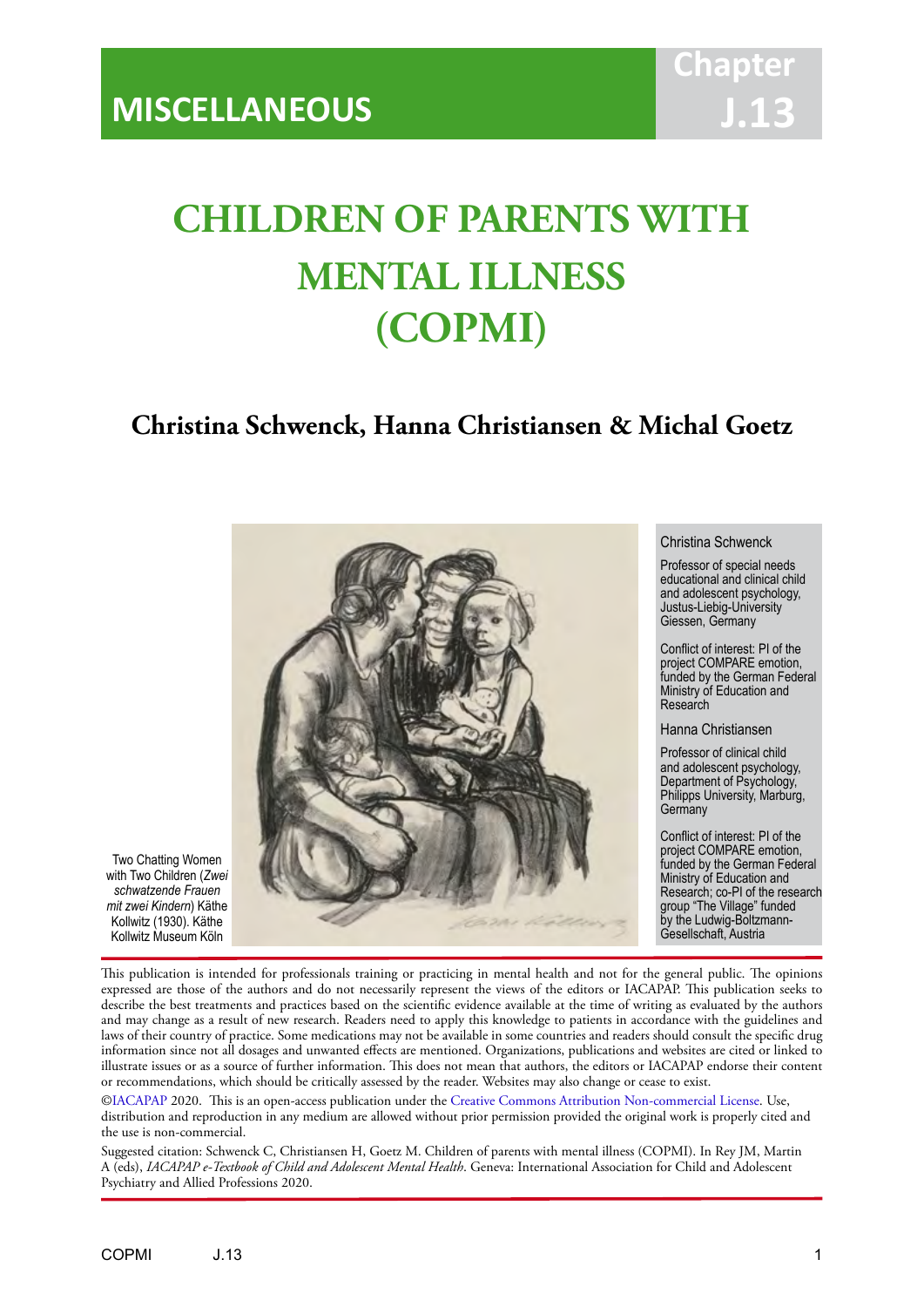hildren of parents with mental illness (COPMI) face multiple psychological, biological and social stressors that increase their personal risk for the development of mental disorders. Accordingly, lifetime prevalence of men biological and social stressors that increase their personal risk for the development of mental disorders. Accordingly, lifetime prevalence of mental disorders in COPMI is significantly elevated. Furthermore, these children are at risk of general and specific developmental disadvantages. Despite the fact that COPMI can be described as the future generation of people with mental illness, research and intervention on the topic has been neglected for a long time. Still, health systems in many countries do not allow for preventive measures needed for COPMI and their families. Moreover, data exist mostly for high-income countries, whereas we have almost no information about the situation of COPMI in low- and middle-income countries, where the majority of children live.

The consistency theory (Grawe, 2007) assumes four basic needs that human beings aspire to satisfy and protect from harm: attachment, orientation and control, pleasure, and self-enhancement. When we imagine a child of a mother who suffers from depression or a father affected by schizophrenia, it becomes clear that these basic needs are commonly not met. A wide variety of difficulties are associated with a mental disorder among parents, for example, the mental disorder might prevent these parents from responding consistently, reliably, and warm-heartedly to their child's needs. They might behave and react in an unpredictable way and it might be difficult for them to spend quality time and contribute to their children's selfesteem. In many families, the mental disorder of a parent is not discussed openly or explained in a way that children can understand, often with the aim of protecting them or because of insecurities about how to best explain the disorder. However, this can lead to misattributions in the child, leaving them with feelings of guilt and the assumption that they might be responsible for their parent's suffering. At the same time, parents might experience feelings of guilt and low self-esteem about their role as a parent. Due to loyalty, children may try to compensate by performing tasks that parents are no longer able to do, like cleaning the house or caring for younger siblings. They might avoid inviting friends home or talking to other adults about their difficult situation. Caregivers with a mental disorder may be reluctant to seek help because of stigma or fear over losing custody.

It is clear that both children and parents face difficult situations that contribute to psychosocial distress and compound the biological mechanisms of the development of mental disorders. In this chapter we discuss the epidemiology, risk and protective factors for the transgenerational transmission of mental disorders, and strategies of prevention and intervention in relation to these children.

# **EPIDEMIOLOGY**

#### **Parents with Mental Illness Who Have Children**

Globally, there are no reliable data on the number of mentally ill adults with children, or of children living with at least one parent suffering from a mental illness. Most of the few studies come from high income countries. For example, a representative study from Australia found an overall lifetime prevalence of selfreported mental disorders in parents of 37 %. In single-parent households the rate was significantly higher (50 %) (Johnson, 2018). The prevalence of all disorders was significantly higher in these children than among those whose primary caregiver reported no diagnosis, and highest among those whose primary caregiver

#### Michal Goetz

Assistant professor of psychiatry, Department of Child Psychiatry, Charles University, Second Faculty of Medicine, Motol University Hospital

Conflict of interest: Work supported by the Ministry of Health of the Czech Republic, grant 17-32478A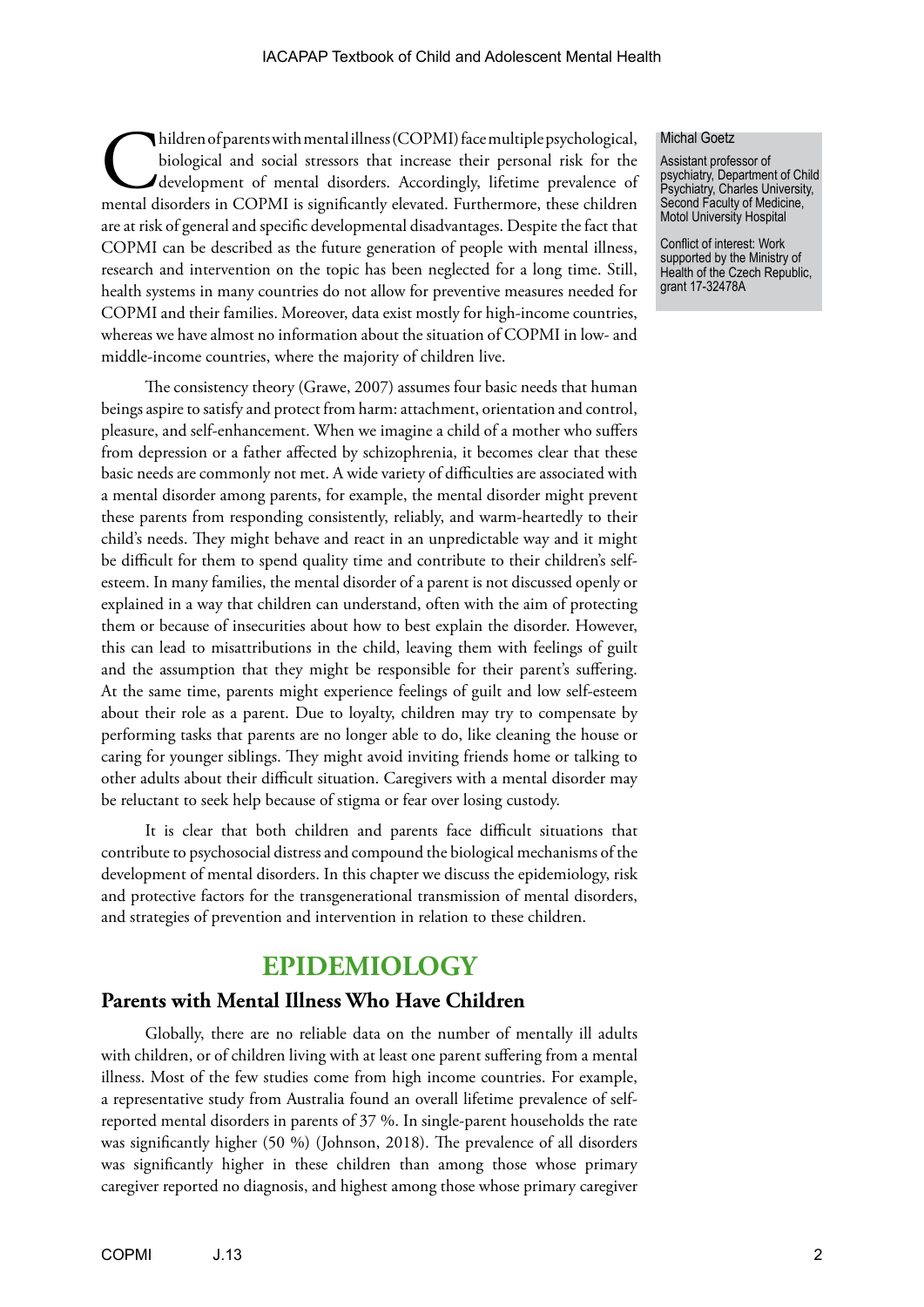| Table J.13.1 Prevalence of mental disorders among adults who are parents,<br>according to study |                                       |                                   |                                                            |
|-------------------------------------------------------------------------------------------------|---------------------------------------|-----------------------------------|------------------------------------------------------------|
| <b>Study</b>                                                                                    | <b>Representative</b><br>samples:     | <b>Clinical samples:</b>          |                                                            |
| (Country)                                                                                       | <b>Mental disorders</b><br>in parents | Adult patients who<br>are parents | <b>Comments</b>                                            |
| Johnson et al, 2018                                                                             |                                       |                                   | 50 % in single-parent<br>$\bullet$<br>households           |
| (Australia)                                                                                     | 37 %                                  |                                   | Overall, 8 % parents<br>reported psychological<br>distress |
| Stambaugh et al, 2017<br>(US)                                                                   | 18 %                                  |                                   | 4 % suffered severe<br>impairment                          |
| Maybery et al, 2009<br>(Australia)                                                              |                                       | 20 %-28 %                         |                                                            |
| Luciano et al, 2014                                                                             | 7 % mothers<br>$\bullet$              | 38 % women<br>$\bullet$           | Severe mental illness                                      |
| (US)                                                                                            | 3 % fathers<br>$\bullet$              | 23 % men                          |                                                            |
| Royal College of<br>Psychiatrists, 2015                                                         |                                       | 68 % women<br>$\bullet$           |                                                            |
| (UK)                                                                                            |                                       | 57 % men                          |                                                            |

had more severe and comorbid disorders. Recent data from the US indicate that 18 % of parents suffered from a mental illness and 4 % showed severe impairment (Stambaugh et al, 2017). Another representative study found that 38 % of mothers had a serious mental illness, compared with 23 % of fathers (Luciano et al, 2014). Finally, a representative study from the UK found that 68 % of women and 57 % of men with mental illness had children (Royal College of Psychiatrists).

# **Mental Disorders in COPMI**

Several studies report a significantly increased prevalence of mental illness in COPMI, who are about 2.5 times more likely to develop a mental disorder than children of parents without a mental illness.

# **MECHANISMS OF TRANSGENERATIONAL TRANSMISSION**

COPMI are exposed to several biological, psychological and social factors that increase the risk of developing a mental disorder. Four different pathways of transmission can be hypothesized (Santvoort et al, 2015):

*1. Multifinality*: A specific mental illness in the parent (for example schizophrenia) increases the risk of multiple mental disorders in the offspring (for example, for schizophrenia, depression, anxiety disorders etc.)

Taken together, these data indicate that one to two thirds of adult patients with mental disorders have children, and that about one fifth of children underage live with at least one caregiver with a mental disorder (see Table J.13.1)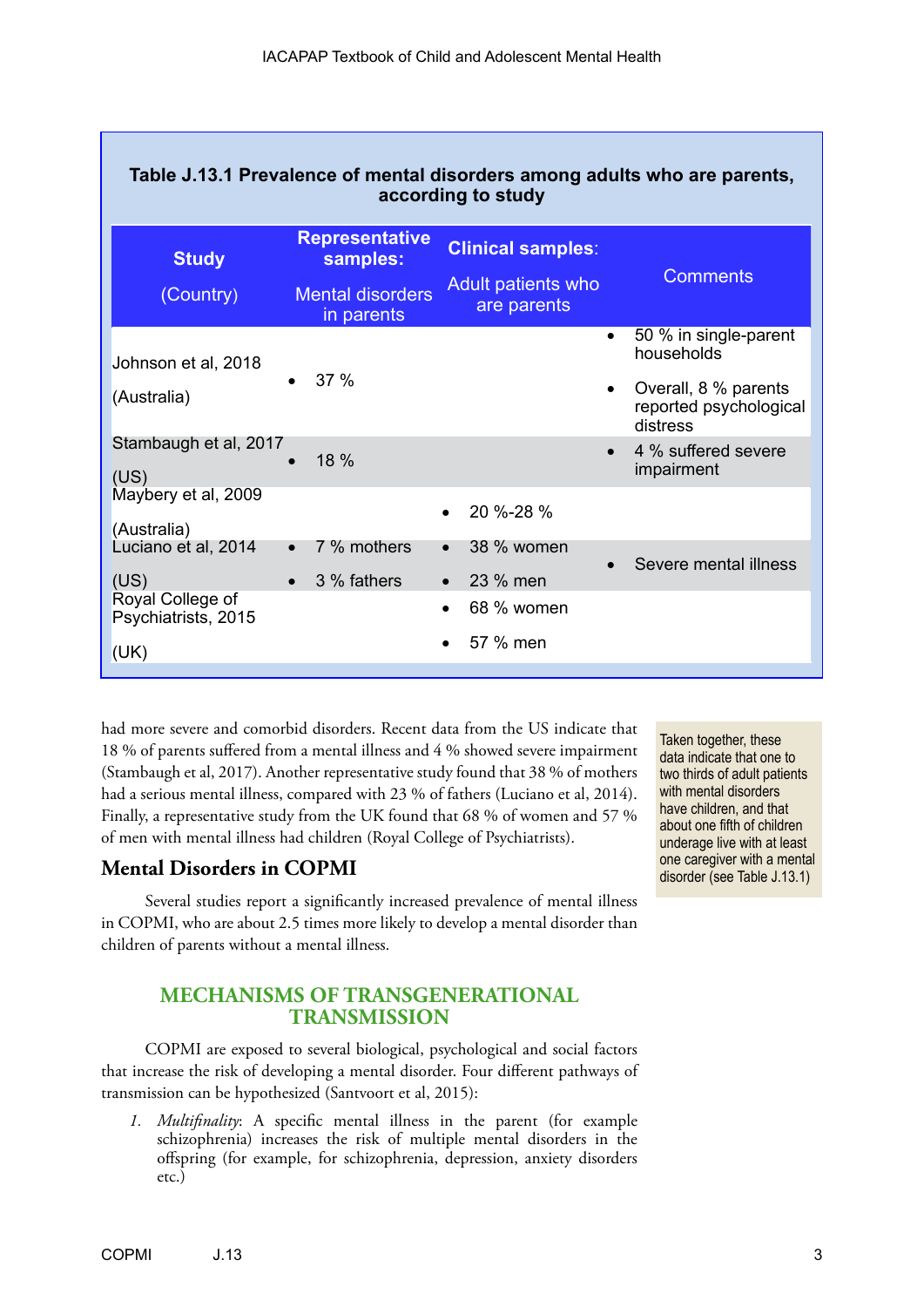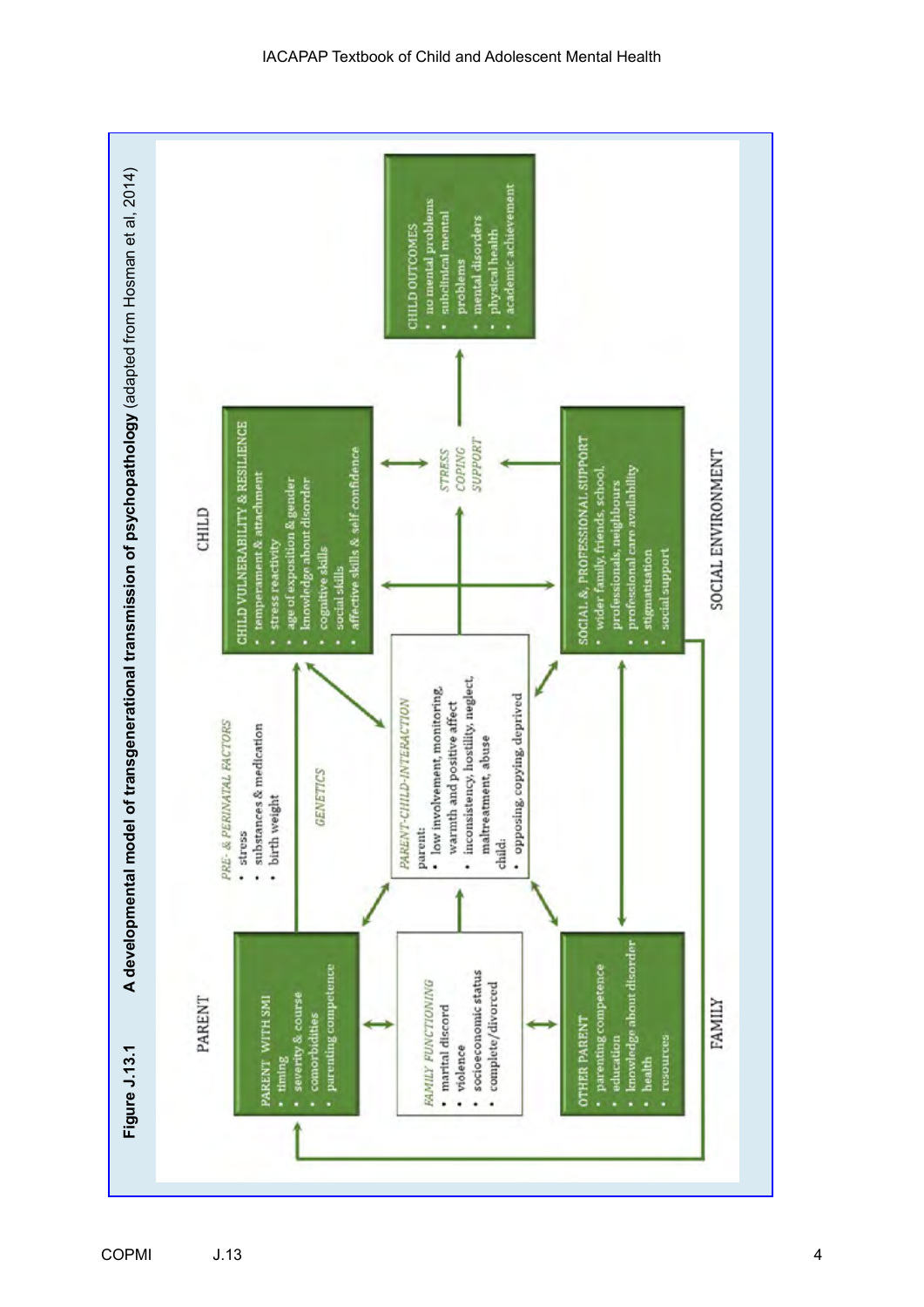- *2. Concordance*: A mental illness in the parent mainly increases the risk for the same disorder in the offspring (e.g., children of parents with agoraphobia are mostly likely to develop an anxiety disorder)
- *3. Equifinality*: Different mental illnesses in parents increase the risk for similar problems in the offspring (e.g., children of parents with schizophrenia, bipolar disorder, or unipolar depression are more likely to develop unipolar depression)
- *4. Specificity*: when the child's problems are specifically related to the parent's diagnosis (anxiety disorders in parents increase the risk for anxiety disorders in the child).

The extent to which the different pathways apply differs between disorders in parents and children. For severe mental illness, the risk ratio for the same disorder present in the child as in the parent was found to be higher (3.59; 95 % CI:2.57-5.02) than for a different disorder (RR=1.92; 95 % CI: 1.48-2.49) (Rasic et al, 2014).

Figure J.13.1 presents a model of the transgenerational transmission of mental disorder adapted from Hosman et al (2014).

# **Mood Disorders**

Unipolar depression and bipolar disorder in parents were found to be associated with an increased risk for several mental disorders in their children (multifinality). A 30-year longitudinal US study of children of parents with a depressive disorder found a twofold increased risk for a mood or anxiety disorder and a threefold elevated risk for the development of a depressive disorder (Weissman et al, 2016). Onset before puberty, recurrence, poor general outcome, and mortality were increased in these children. Other studies report similar findings (e.g., Potter et al, 2012; Goodman et al, 2011).

Children of parents with bipolar disorder have been reported to be 2.7 times more likely to develop any type of psychopathology—such as schizophrenia, substance use disorder, attention deficit/hyperactivity disorder (ADHD), and anxiety disorders – and four times more likely to develop an affective disorder (Lapalme el al, 1997; Leijdesdorff et al, 2017).

# **Schizophrenia**

Psychoses in parents also seem to be associated with a variety of psychopathology in the offspring. A review found that 15 % to 40 % of the children developed psychotic disorders themselves (Hameed & Lewis, 2016). Rates of other mental disorders such as ADHD, anxiety, bipolar, major depression, conduct/oppositional defiant disorder, and autism spectrum disorders were also elevated (Leijdesdorff et al, 2017; Reupert et al, 2013).

#### **Anxiety Disorders**

Contrary to what happens with mood disorders and psychosis, anxiety disorders in parents are mainly associated with anxiety disorders in the offspring (transgenerational concordance) (Santvoort et al, 2015). The risk for developing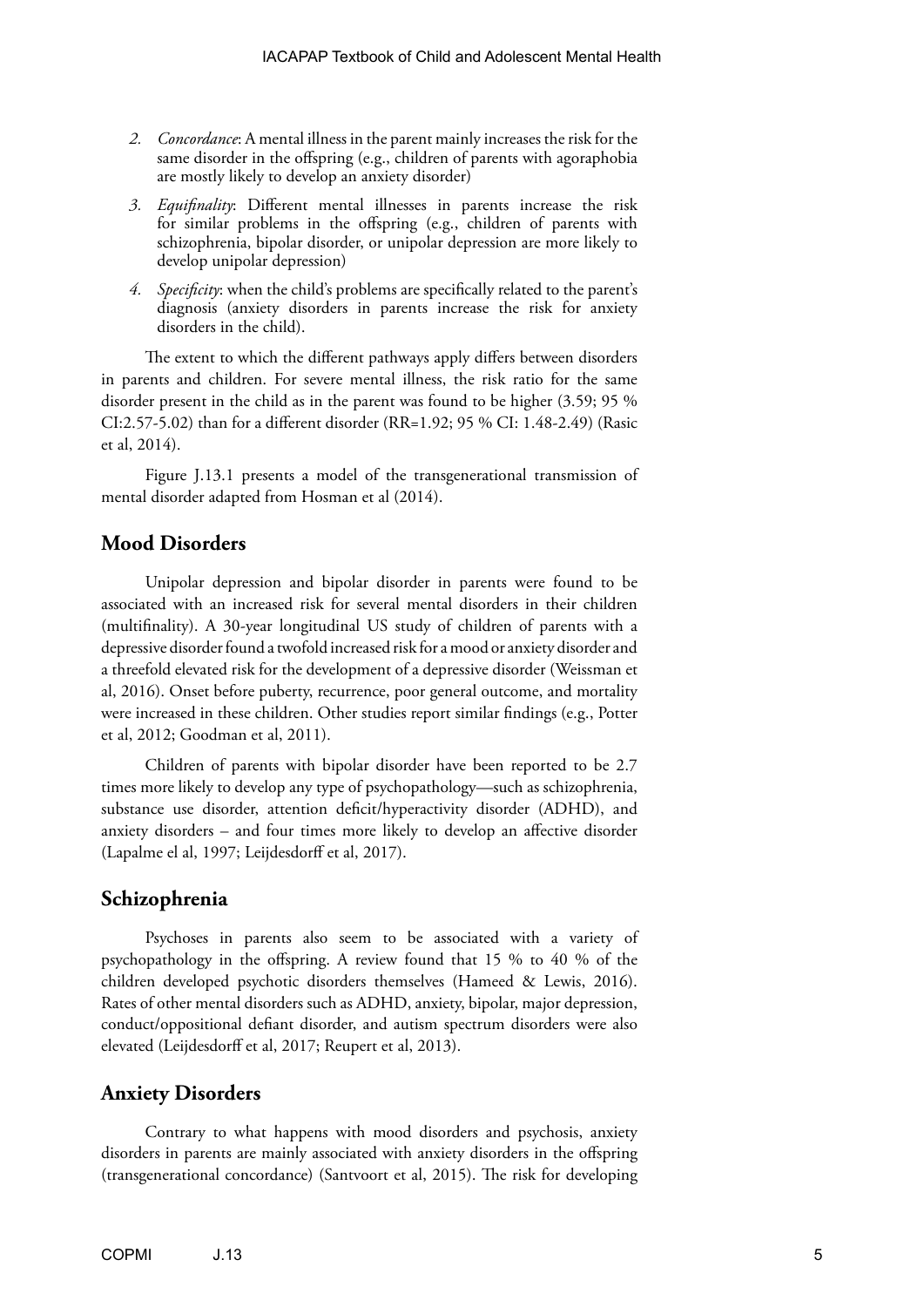an anxiety disorder by offspring of parents with anxiety disorders is double that in offspring of parents without anxiety (Leijdesdorff et al, 2017). In a recent meta-analysis the risk ratio was estimated to be 1.76 (95 % CI=1.58-1.96) with a particularly high risk for children of parents with panic disorder and generalized anxiety disorder (Lawrence et al, 2019).

### **Personality Disorders and Substance Use Disorder**

High rates of mental disorders have been found in children of parents with personality disorders and substance use disorder though the majority of studies have been conducted with respect to antisocial/dissocial and borderline personality disorder (BPD). Children of parents with BPD show an increased risk for multiple psychopathologies, including internalizing and externalizing disorders, emotional dysregulation and insecure attachment patterns (Eyden et al, 2016). Compared to children of mothers with other mental disorders, children of mothers with BPD suffer from a greater number of mental disorders in general, specifically ADHD, disruptive behavior disorders and BPD (Barnow et al, 2013; Weiss et al, 2016). The combination of major depressive disorder and BPD in parents significantly increases the risk for major depression in the offspring. In a study comparing children of parents with major depressive disorder only, and depression with comorbid BPD showed a prevalence of 10 % of major depressive disorder in children in the first group and 45 % in the second (Abela et al, 2005).

Studies on personality disorders other than BPD are sparse but a significant link between conduct/oppositional defiant disorder in children and antisocial/ dissocial personality disorder in parents is established (Frick et al, 1992) [See](https://iacapap.org/content/uploads/D.3-CONDUCT-DISORDER-072012.pdf)  [Chapter D.3](https://iacapap.org/content/uploads/D.3-CONDUCT-DISORDER-072012.pdf). A high-risk study conducted in Switzerland with children of parents with alcohol or heroin dependence yielded a lifetime prevalence of mental disorders in offspring of 63 % and 61 %, respectively (Vidal et al, 2012). Parental substance dependence was associated with multiple psychopathological outcomes in children, such as mood and anxiety disorders, ADHD, and substance dependence. These findings were replicated in Iran with children of parents dependent on opioids or methamphetamine (Paravesh et al, 2015).

# **OTHER OUTCOMES IN COPMI**

# **Physical Health**

Physical health issues in COPMI have not been studied to the same extent as mental health ones. Nevertheless, there are data indicating that parental mental illness not only affects the psychological but also the physical health of the offspring (Santvoort et al, 2015). For example, a representative cohort study from Australia supported a relationship between maternal depressive symptoms in early childhood and childhood asthma (Giallo et al, 2015). A 20-year follow up study found that having depressed parents doubled the likelihood of physical health problems in their children (Weissman et al, 2006b). An association between maternal mental illness and atopic dermatitis has been consistently found (Letourneau et al, 2017). The Avon Longitudinal Study of Parents and Children found that offspring of mothers with postpartum depression exhibited increased sleep problems in late adolescence (Taylor et al, 2017).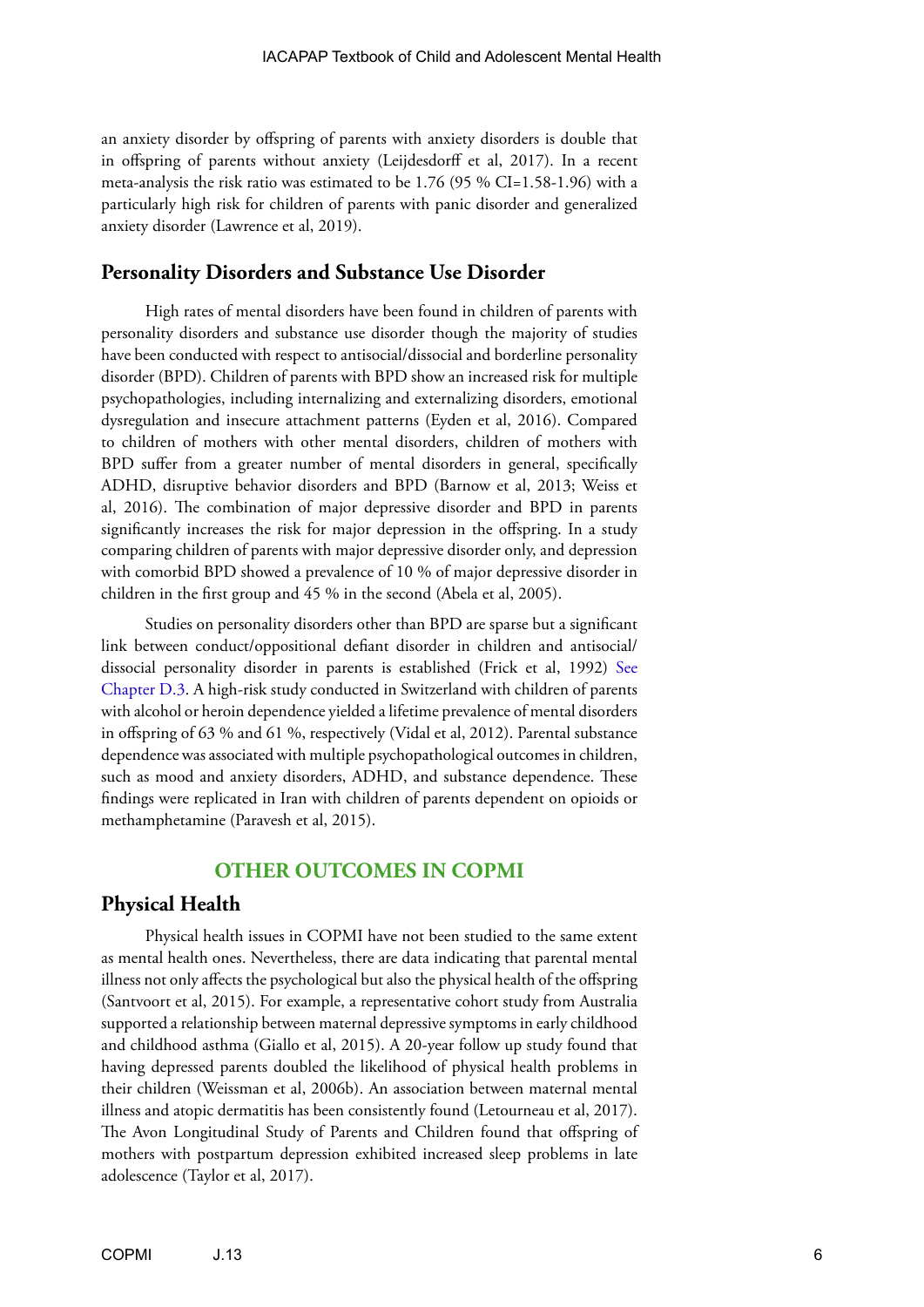

# **Academic Performance**

A variety of studies in several countries have consistently shown that children of parents with mental health problems perform worse academically than their counterparts (Mechling, 2011; Berg et al, 2016; Ranning et al, 2018). Poor academic achievement and other school related problems such as absenteeism and not completing homework seem to be positively correlated with the time children have to perform age-inappropriate responsibilities due to their parent's illness (Cree, 2003). Beyond scholastic performance, an elevated rate of unemployment was found in adult COPMI (Christoffersen & Soothill, 2003).

# **Parentification**

Children and adolescents who have a parent with a mental disorder often care and support their parents, both physically and emotionally. In some cases, this may result in role-reversal, boundary distortion, and an inverted hierarchy. This phenomenon has been described as "parentification" (Minuchin et al, 1967). A number of studies have shown that children who experience parentification are at an increased risk of showing psychopathology in adulthood. The effect of parentification on mental health problems seems indirect via perceived stress (Van Loon et al, 2015).

# **Other Adverse Consequences**

Several other adverse consequences have been reported to be associated with parental mental illness (e.g., Christoffersen & Soothill, 2003; Gellatly et al, 2018; Tabak et al, 2016), which further compound the problems such as:

- Child maltreatment
- Neglect
- Family separation and foster care
- Lack of parent's attention
- Stigma
- Teenage pregnancy.

In summary, children of parents with a mental disorder have about twice the risk for any mental disorder compared with children of parents without a mental disorder. Further, risk for the development of the same disorder as that present in the parent is higher than for other disorders. Particularly high rates of mental disorders are found in offspring of parents with personality disorders and substance misuse. Mental illness in parents does not only affect mental health in their children but is associated also to other adverse outcomes such as poor physical health and poorer academic outcomes.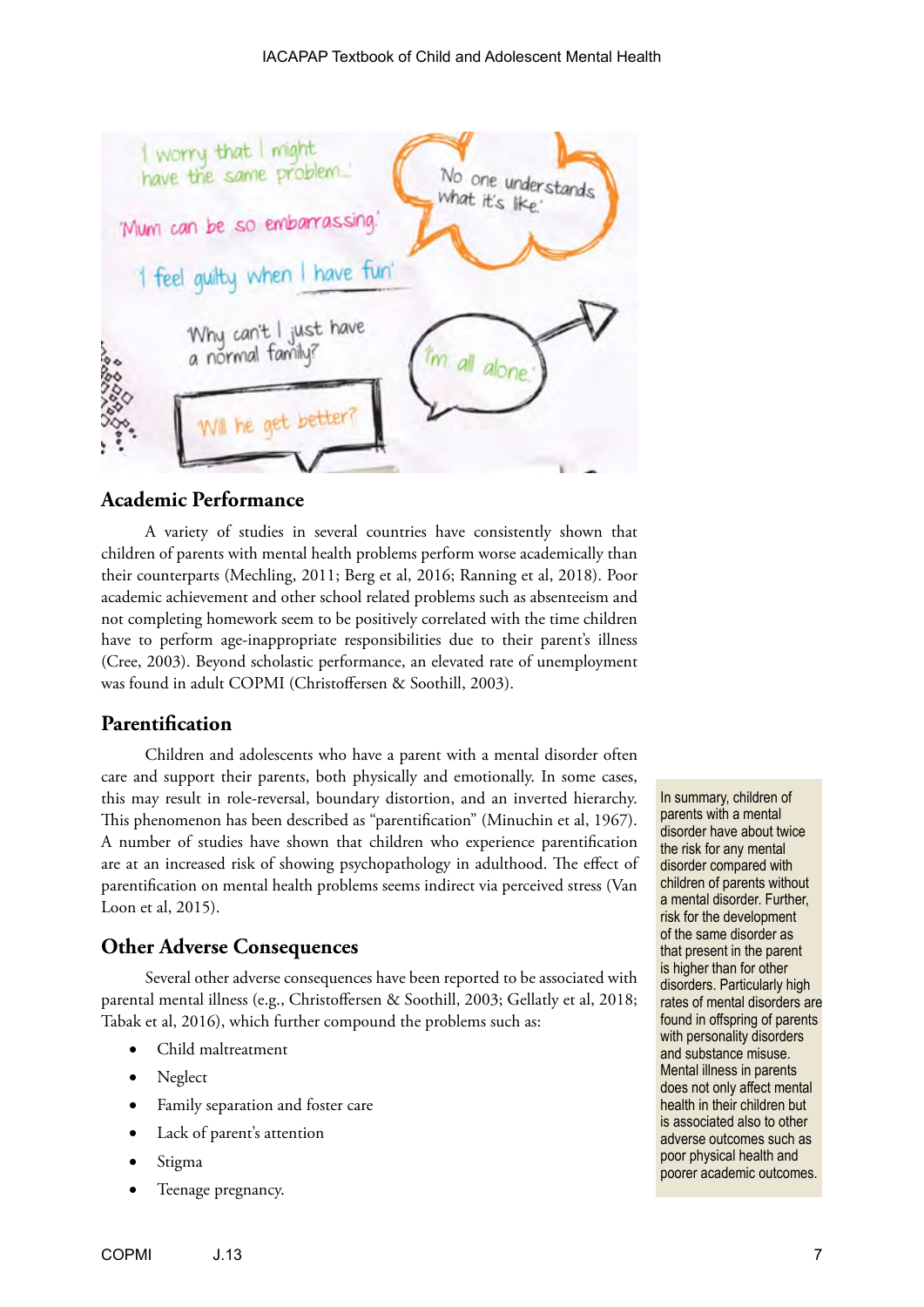# **RISK AND PROTECTIVE FACTORS**

Several risk and protective factors have the potential to either increase or decrease the likelihood of the transgenerational transmission of mental illness, which are important moderators or mediators. According to the developmental model of transgenerational transmission (Hosman et al, 2014), child factors, parent factors, and environmental factors can be distinguished. These factors may interact with each other multiplying the effect (Collishaw et al, 2016). Surprisingly, regardless of a number of publications on this topic, only a few studies report empirical data on risk and protective factors for the transgenerational transmission (Goodman & Gotlib, 1999; Hosman et al, 2014).

# **Child Factors**

#### *Gender and age*

A metanalysis of potential moderators for problem behavior in children of depressed mothers yielded significant gender differences (Goodman et al, 2011). Girls are more likely to show internalizing problems than boys, while there are no gender differences with respect to externalizing problems. In general, it is assumed that a parental mental illness has the highest influence on childhood mental health in the early years (Hosman et al, 2014).

#### *Temperament and attachment*

A difficult temperament among offspring has been found to be associated with a higher risk of transgenerational transmission. For example, children with one or more depressed parent were twice as likely to develop a depressive disorder 20 years later if they had shown a difficult temperament in the early years (Bruder-Costello et al, 2007). However, a clear causal link could not be drawn. The mediating role of attachment in this process has been deduced mainly from theoretical models and indirect empirical data. For example, it was found that maternal depression is associated with an increased rate of insecure attachment in offspring and with an elevated risk for behavior problems (Cicchetti et al, 1998). A mediating role has also been reported between attachment in fathers who abuse alcohol and internalizing, externalizing and substance abuse behaviors in their offspring (Wlodarczyk et al, 2017).

#### *Cognition*

Active coping strategies such as problem-solving, seeking social support, and sharing problems with parents were associated with fewer internalizing problems in adolescents (Loon et al, 2015). No protective factors have been found for externalizing problem behavior. A study found that a cognitive style characterized by negative attributions or self-criticism seems to partially mediate the association between parental borderline personality disorder and child depressive symptoms (Abela et al, 2005).

General cognitive factors may play a moderating role in the transmission of mental disorders. As such, child risk-taking and poor working memory increase the relationship between maternal depression and internalizing problems in the child (Flouri et al, 2017). Poor working memory also had an effect on the relationship between maternal depression and childhood conduct problems.

#### **Jane**

Jane is an 8-year-old girl living with her mother who had been diagnosed with bipolar disorder with psychotic features

When Jane was five years old, her mother took her in a car and tried to kill herself and Jane by crashing the car. Jane knew what her mother was trying to do because her mother was screaming that she would do it. "Mom has a sick head and I'm afraid her head will kill her". The girl constantly observes her mother, monitors her expression, and worries about her mother all the time. In spite of her age, Jane checks if her mother takes the medications prescribed, if she attends her appointments with the psychiatrist, and attends to an inordinate proportion of household duties.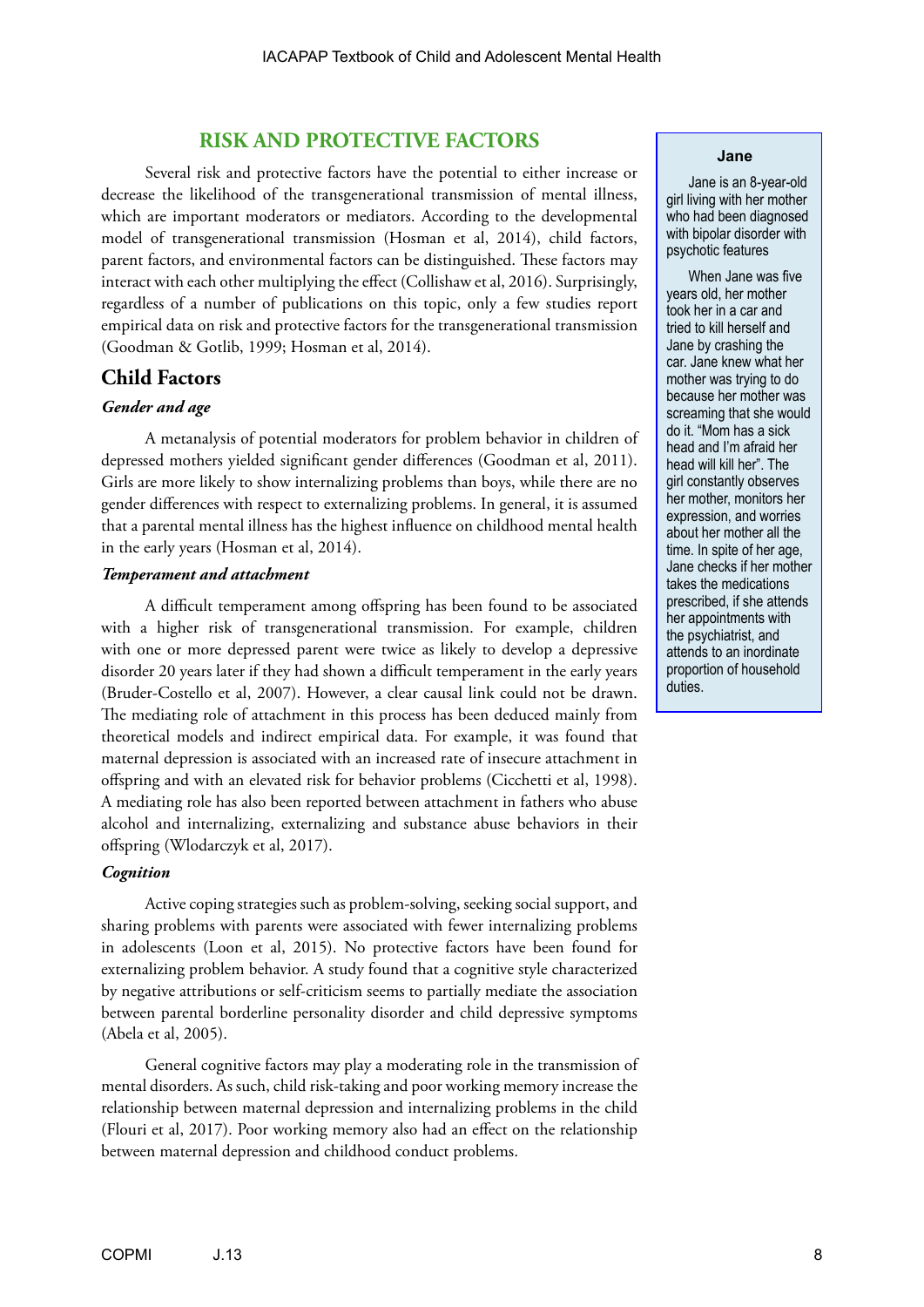

# *Emotion regulation*

Emotion regulation seems to influence the transgenerational transmission of mental illness as well. Positive emotion regulation was reported to moderate the relationship between maternal depression and child internalizing symptoms (Silk et al, 2006). There is also some evidence of an indirect effect—emotion regulation might be a mediator between attachment, temperament and internalizing symptoms in the offspring.

#### *Emotion processing*

Emotion processing—the ability to process stress and other extreme events and move past them—has been found to be connected with transgenerational transmission. In a large study, children's reactions to their parent's sad feelings and their own depressive symptoms were assessed. Results indicated that children who displayed emotional over-involvement or avoidance had elevated depressive symptoms (Solantaus-Simula & Punamäki, 2002).

#### *Attribution*

A study from Nigeria assessed the influence of beliefs about mental disorders in COPMI on their own depressive symptoms (Ola et al, 2015). Children who believed that mental illness was contagious showed more depressive symptoms than those who did not share this belief. This was especially true for younger children. At the same time, the belief that people with mental disorders are dangerous did not contribute to their depressive symptoms.

In summary, young age and female gender, a difficult temperament, poor coping strategies, emotion regulation and beliefs about parental mental illness, as well as general cognitive skills such as working memory and emotion processing, have all been shown to moderate and mediate the transgenerational transmission of mental illness. However, empirical evidence is sparse and causation cannot always be established.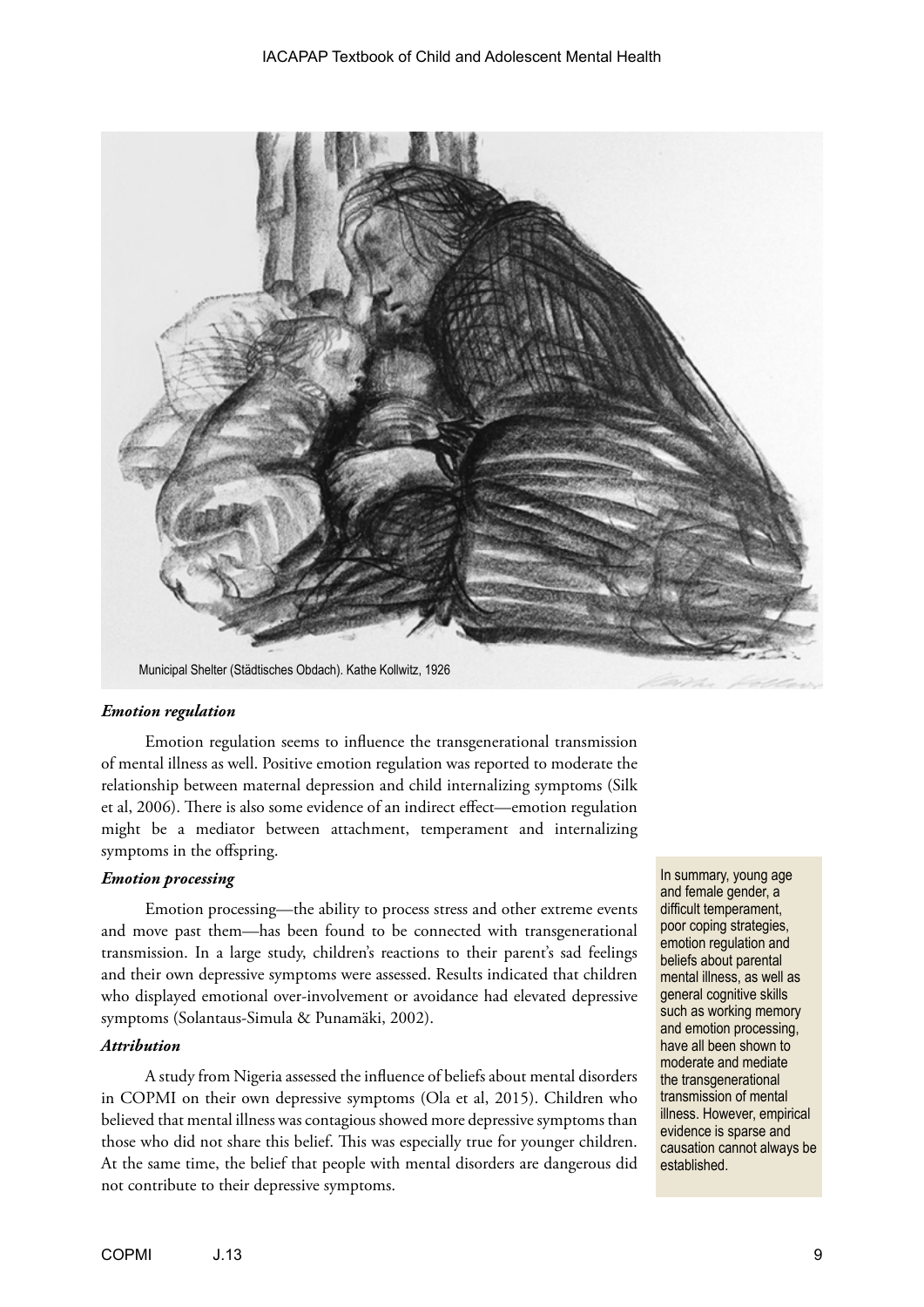# **Parent Factors**

#### *Parenting*

Mental illness in parents has been found to be associated with poor parenting (Hosman et al, 2014). For example, parents with social anxiety disorder showed a less positive affect and warmth, as well as more criticism and doubts about their children's competence when compared to parents without an anxiety disorder (Crosby Budinger et al, 2012). Mothers with borderline personality disorder were found to have difficulty in correctly identifying their children's emotional state and be more overprotective than healthy mothers (Petfield et al, 2015). At the same time, parents with mental illness experience more parenting stress, decreased feelings of competence, and less satisfaction with respect to their role as a mother or father (Petfield et al, 2015). The majority of studies have found that negative parenting styles may contribute to the transmission of mental disorders, while the absence of positive parenting is less likely to do so (Wilson & Durbin, 2012).

Other negative parenting features that have been found to be associated with decreased child mental health were high expressed emotions, decreased parental monitoring, insensitivity, overprotection, hostility, and criticism (e.g., Beardslee et al, 2011; Loon et al, 2015).

#### *Health status and availability of parents*

The health status and availability of parents are hypothesized to play a significant role in transgenerational transmission (Goodman & Gotlib, 1999; Wlodarczyk et al, 2017). Research results indicate that lifetime prevalence of mental illness in COPMI increases if both parents suffer from a mental disorder, compared to when only one parent is affected (e.g., Dean et al, 2010; Hosman et al, 2014; McLaughlin et al, 2018; Vidal et al, 2012). Parenting status contributes to transmission as well. For example, the risk for externalizing problems in children of depressed mothers was lower for children of two-parent families compared to those from single-parent families (Goodman et al, 2011).

#### *Disorder-related factors*

A higher number of comorbid disorders, chronicity, and severity are positively correlated with the prevalence of mental health problems in offspring (Beardslee et al, 2011; Johnson, 2018). A WHO survey concluded that the likelihood of mental illness in COPMI increased from an odds ratio of 1.9 for children of mothers with one disorder to 3.2 for children of mothers with three concurrent disorders (McLaughlin et al, 2018). The same pattern was found for mentally ill fathers. With respect to the time course of parental mental illness, onset of a parental depressive disorder before the age of 30 was associated with a much higher relative risk (13.1) for depressive symptoms in COPMI than a later onset (relative risk = 4.1) (Hosman et al, 2014). Of course, age of onset is highly confounded by child age and sensitive periods of influence of a parental mental illness. For example, the duration of exposure to active parental bipolar disorder in childhood is an important risk factor for the subsequent development of mood and non‐mood psychopathology in the offspring, particularly during the first two years of life (Goodday et al, 2018).



Click on the image to watch a family discuss how they coped with the mother's mental illness (6:42)

To conclude, parenting capacity is affected negatively by parental mental illness. Negative parenting styles in particular are associated with transgenerational transmission. Disorderspecific characteristics such as number of comorbid conditions, chronicity, and severity of the parent's disorder also increase risk.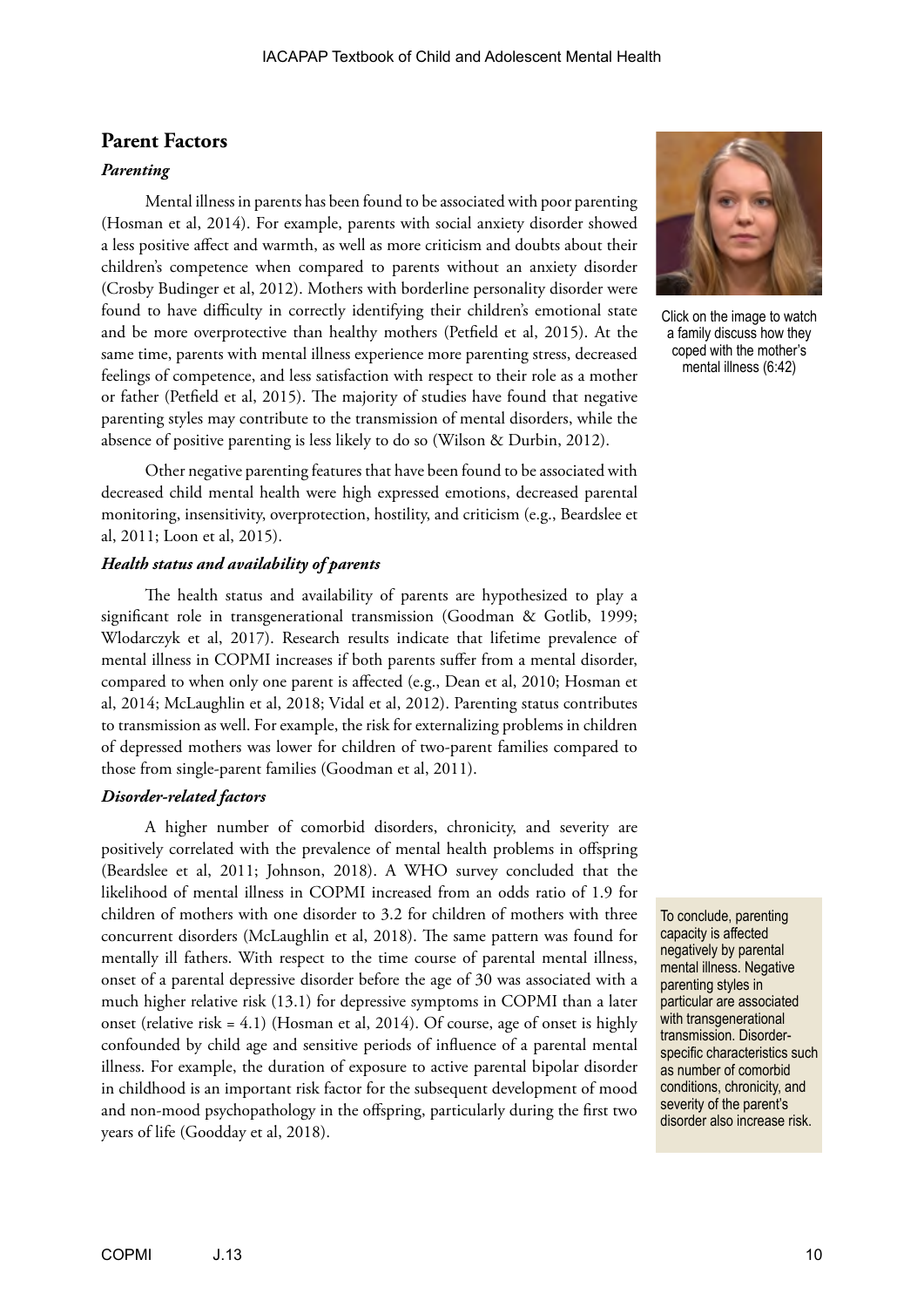# MY PARENT HAS A **MENTAL ILLNESS**



# **Environmental Factors**

Disentangling the effects of genetic inheritance, environmental factors and their interaction is a complex problem. Mental illness by itself is associated with higher levels of adverse environmental factors such as lower socioeconomic status, more family conflict, less family cohesion, lower levels of social support, and increased stress. Some of these contextual factors may have a moderating role in the transmission of mental disorders while others do not seem to explain mental illness in offspring independently from the parental mental illness (Cicchetti et al, 1998; Petfield et al, 2015).

Pre- and peri-natal factors may interact with genetics to influence the risk of mental disorders in offspring. A Finnish birth cohort study investigated the association between parental psychosis and potential risk factors for schizophrenia and their interaction (Keskinen et al, 2013). The presence of any biological risk factor (such as high birth weight, high maternal age) increased the risk of schizophrenia significantly only among children of parents with psychosis, whereas the presence of any psychosocial risk factor showed no interaction with parental psychosis.

#### *Poverty*

Material deprivation is strongly associated with mental illness in general, and the same is true for their transgenerational transmission (Luciano et al, 2014). Children of depressed mothers had an increased risk for internalizing and externalizing problem behavior if they came from low income families compared to those with middle or high income (Beardslee et al, 2011; Goodman et al, 2011).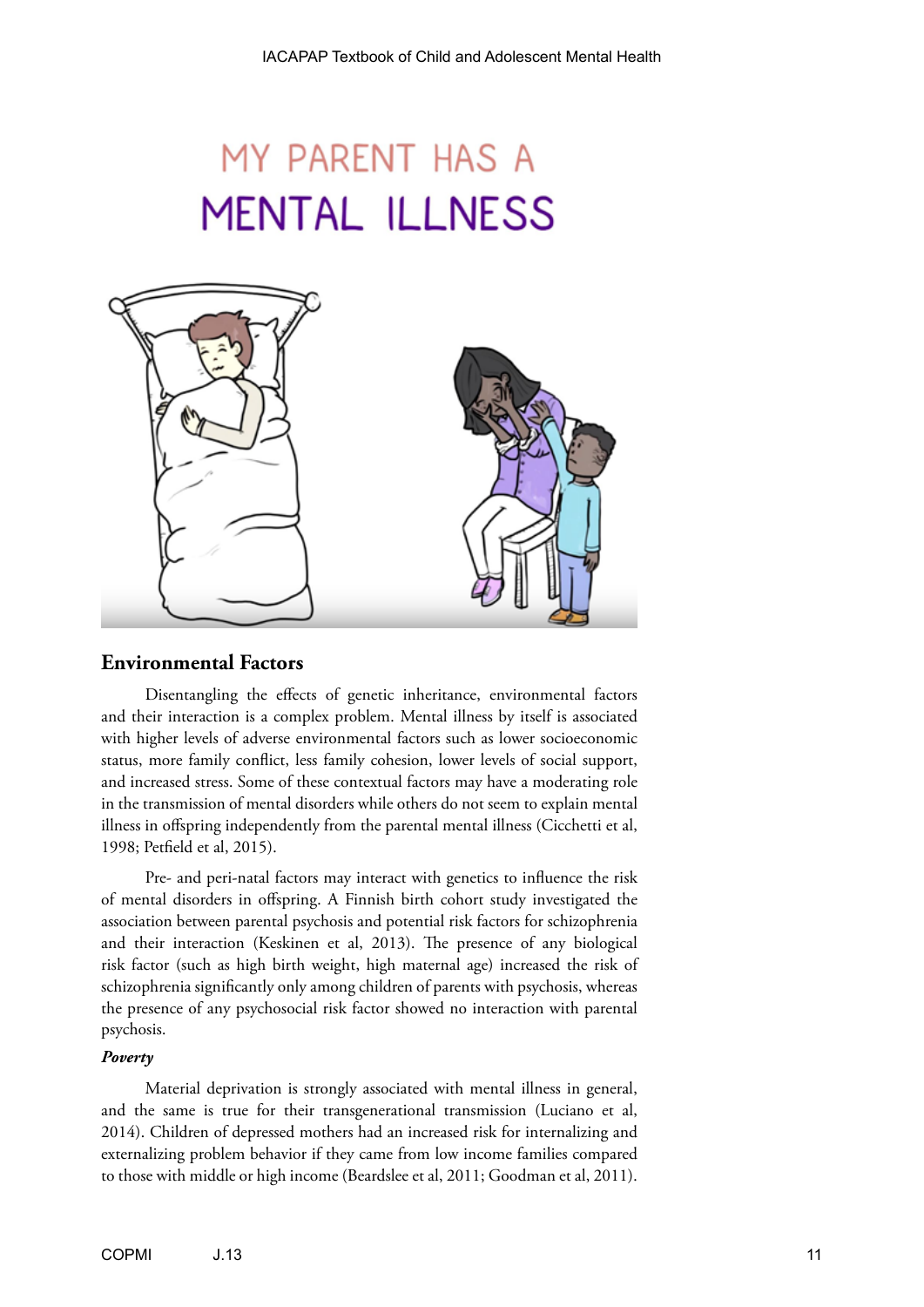However, the effect varies globally with a higher impact in high- and upper-middle income countries (McLaughlin et al, 2018).

#### *Social support*

Support from people outside the core family seems to be a protective factor (Hosman et al, 2014; Wlodarczyk et al, 2017). This support can be provided by any healthy adult such as grandparents, teachers, or neighbors, who assume the role of "significant other" by serving the child as a stable and healthy support person and giving attention when the ill parent is not available. Support for the ill parent has been shown in a longitudinal study to decrease transgenerational transmission (Lee et al, 2006). Conversely, the social environment can be a risk factor, as when COPMI experience stigmatization or social exclusion.

# **INTERVENTION**

To meet the specific needs of COPMI, various interventions have been developed and there is some empirical support for the effectiveness of prevention, even though studies have so far shown mixed results (e.g., Bee et al, 2014; Cuijpers et al, 2014; Kersten-Alvarez et al, 2010; Kersten-Alvarez et al, 2011). Overall, treatment of the ill parents have been associated with improved outcomes in their offspring, although there are few studies that target the same symptoms in both child and parent (Cuijpers et al, 2014; Schneider et al, 2013).

There are several meta-analyses of programs for COPMI evaluating heterogeneous interventions and showing limited efficacy (e.g., Cuijpers et al, 2014; Siegenthaler et al, 2012). A subsequent, more comprehensive metaanalysis included 96 randomized controlled trials with 50 independent samples of children of parents with a diagnosed mental disorder (current or previous), which reported either children's psychopathology or that had observations of motherinfant interaction (Thanhäuser et al, 2017). For both mother-infant interaction interventions and for interventions for children and adolescents the benefits were generally small.

# **Treatment Approaches**

#### *Treatment of the ill parent*

Longitudinal studies on parental anxiety and depression show heterogeneous effects of parent treatment on children's symptoms. For example, a six-year prospective study on the effects of treatment of parents with panic disorder showed a reduction in children's anxiety symptoms. Other studies (e.g., STAR\*D; Wickramaratne et al, 2011) showed that children of mothers whose depression had remitted early had fewer externalizing problems.

#### *Family Talk Intervention*

One of the most widely used programs for COPMI is the Family Talk Intervention (FTI). This is a whole-family approach that seeks to enhance child resilience and communication within the family (Beardslee et al, 1997a; Beardslee et al, 1997b). One of its main goals is to enhance children's knowledge about the parental disorder, which seems to improve children's outcomes (Punamäki et al, In summary, parental mental illness is associated with adverse environmental circumstances. While poverty adds to the risk for mental illness in COPMI, social support for the ill parent and the child decreases the risk. Family characteristics also seem to play a crucial role in the transgenerational transmission. Children of couples who are both affected by mental illness and those from single-parent families are at an increased risk.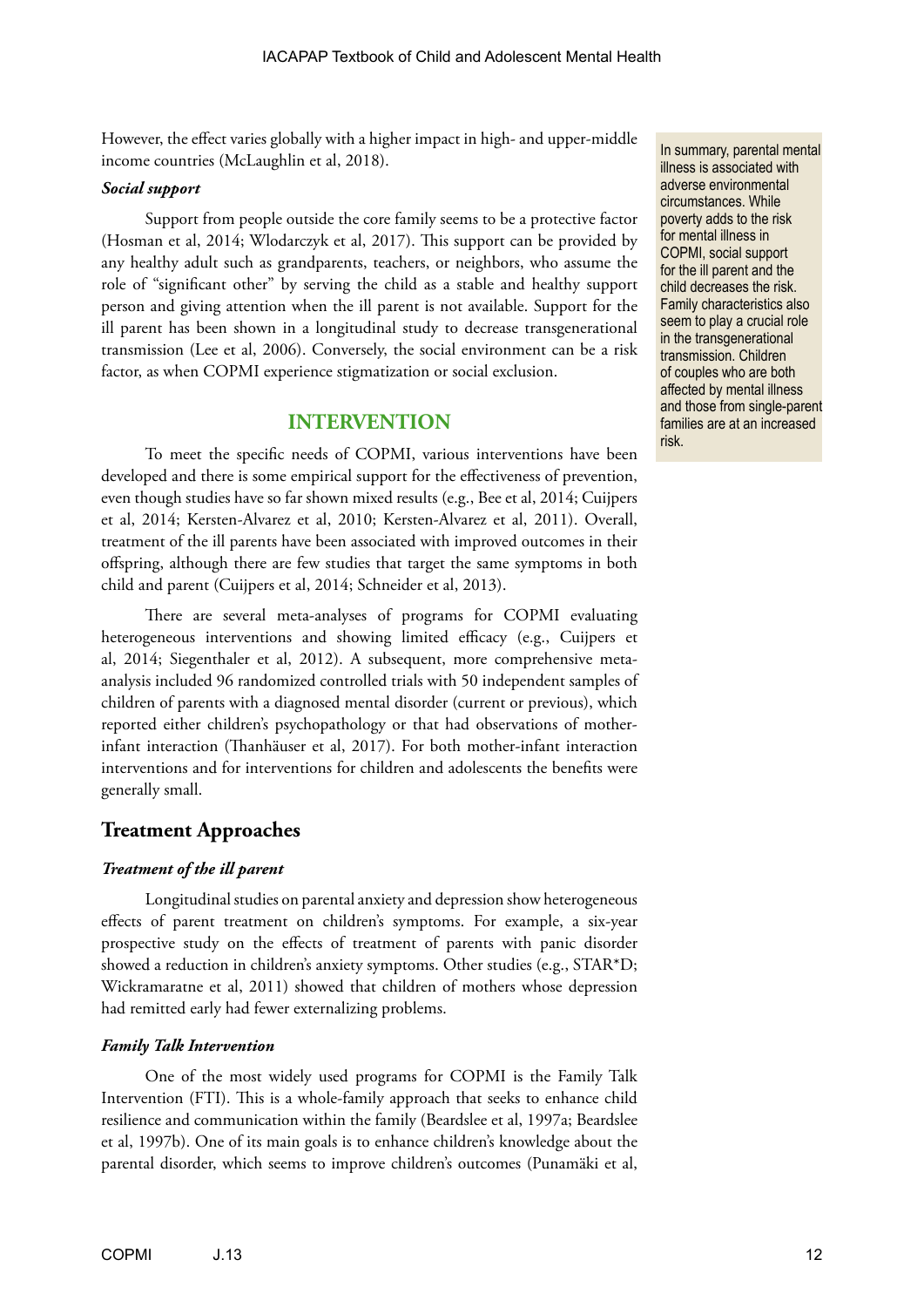2013; Solantaus et al, 2010). Apart from reducing parental disorder symptoms, this lessens children's feelings of guilt, anger, and shame. Core elements of FTI are:

- Assessment of all family members
- Psycho-education about the parent's disorder
- Connecting the family history to psycho-education
- Reduction of guilt and shame in children
- Enhancement of children's support.

FTI consists of eight sessions with potential follow-up sessions if needed. The FTI program has been adapted in a variety of countries, especially in Northern Europe (e.g., Beardslee & Röhrle, 2009; Pihkala et al, 2011; Punamäki et al, 2013; Solantaus et al, 2010).

#### *Support groups*

Specific support groups for COPMI have been shown to be of little benefit so far.

# **CHALLENGES FOR PREVENTION AND INTERVENTION**

Low utilization of services to support COPMI and their families is a challenge. A study from the UK assessing children of parents with depression (Potter et al, 2012) found that only 37 % of the children already suffering from a mental illness were in contact with a service. Even one third of those children identified as suicidal or who showed self-harming behaviors were not receiving any service.

Although parents' therapists could play a decisive role, several studies indicate that therapists manly focus on the needs of their adult patients. For example, a medical record study in New Zealand of adult patients seeking help from a crisis assessment team reported that less than 50 % of these records included information about the situation of the children (Pfeiffenberger et al, 2014). A specific action plan to enhance the child's well-being was only present in 6 %. Comparable results were found in a Norwegian study (Lauritzen et al, 2014). These results show that enhancing psychotherapist's awareness and knowledge about these issues is needed in order to provide COPMI with the necessary information and with adequate support (Leijdesdorff et al, 2017).

# **ONGOING RANDOMIZED CONTROLLED TRIALS**

Regrettably, there is an overall lack of effective interventions for COPMI, though recently some higher quality studies are in progress. We list three of these. Interested readers may find the details in the references provided.

The first is the Danish High Risk and Resilience Study (VIA 7 & 11). This is a prospective study targeting children of parents with schizophrenia or bipolar disorder by identifying risk profiles through a comprehensive test battery, and comparing the results to those of children with healthy parents (Thorup et al, 2018a; Thorup et al, 2018b).



Click on the image to watch a brief clip highlighting that a parent mental disorder can have a positive impact in the long term (3:49).





Click on the image to access the COPMI Australian website. This site has a large number of resources, many of them translated into languages other than English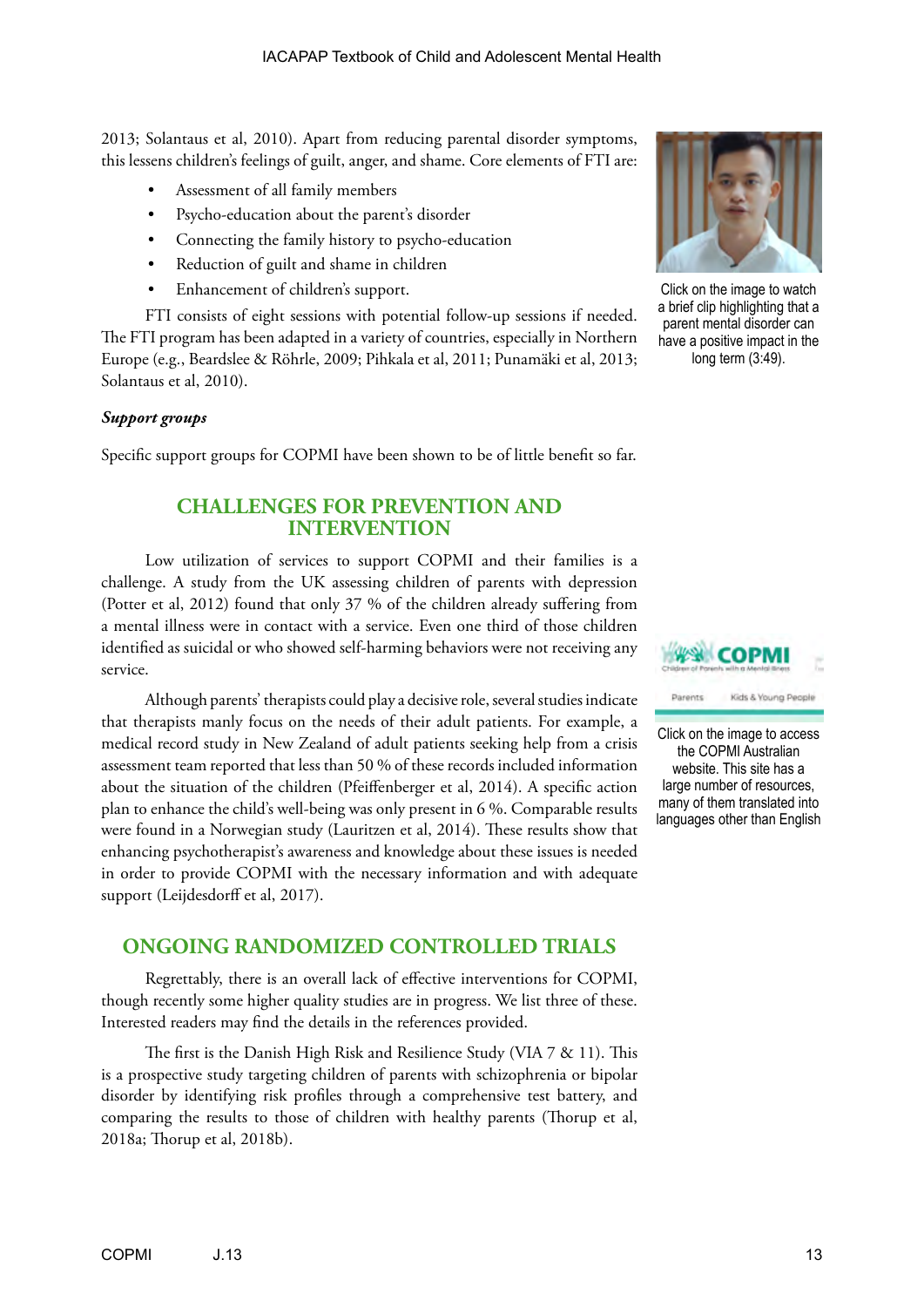The second is the COMPARE study, which seeks to examine the effects on children of parental psychotherapy compared with parental psychotherapy in conjunction with a parenting program—targeting the fact that parenting skills have been shown to be reduced in parents with a mental illness. The assumption is that the addition of a parenting program will lead to incremental effects above and beyond treatment of parents alone (Christiansen et al, 2019b; Stracke et al, 2019).

The third study ("The Village"), an implementation and dissemination study, focuses on the identification of COPMI within the adult mental health system and the facilitation of collaborative care highlighting the "child's voice" as a focus (Christiansen et al, 2019a).

Other ongoing studies worth mentioning include:

- A study in the Netherlands on the effects of an internet-based preventive group treatment (*Kopstoring*). An aspect of this study is that it also seeks to examine the cost-effectiveness of the intervention (Woolderink et al, 2010).
- In the UK, a group intervention (Young SMILES) for COPMI aged six to 16 years and their parents is being evaluated in a feasibility trial (Gellatly et al, 2018; 2019).
- An international group is examining a modified form of the Child Talk Intervention (Child Talk +) (Reedtz et al, 2019).

# **ARE THERE PRACTICAL STEPS THAT CLINICIANS CAN TAKE TO HELP THESE CHILDREN?**

While the data available is compelling, the issues are very complex and the evidence to guide clinical practice scarce. Thus, clinicians may become overwhelmed by the data, confused, and give up trying to do anything. Are there simple, practical measures that clinicians can take even in settings with limited resources?

A basic first step is to *identify* children of parents with a mental disorder. For example, asking about whether there are children living at home when diagnosing them in the clinic or when admitting a patient to hospital and, if so, providing appropriate support not only for the parent but also for the child and other family members. The Family Talk Intervention (FTI) is the most widely used standardised intervention, which has been adapted in several countries and languages. COPMI support groups, however, have shown limited benefit.

Secondly, open *communication* within and outside the family about the mental illness of a parent is crucial in order to demystify the problem and ensuring that children acquire adequate and realistic knowledge about the disorder. The involvement of a non-affected parent, other adults that may provide *social support* or institutional assistance may help to stabilize the family and serve the special needs of the child. Here, *education* about potential fears of negative consequences and stigma may encourage parents to utilize services to support their children.

Finally, *screening* of the child's mental health status by a professional is advisable because the risk to develop a mental disorder is high and early intervention is associated with greater benefit.



Click on the image for a webinar by Holly Swartz MD from the University of Pittsburgh describing a research study about the impact on school age children of psychological interventions for maternal depression (59:23)

Do you have questions? Comments?

Click here to go to the Textbook's Facebook page to read texbook [news, share your views](https://www.facebook.com/pages/IACAPAP-Textbook-of-Child-and-Adolescent-Mental-Health/249690448525378)  about the chapter with other readers, question the authors or editor and make comments.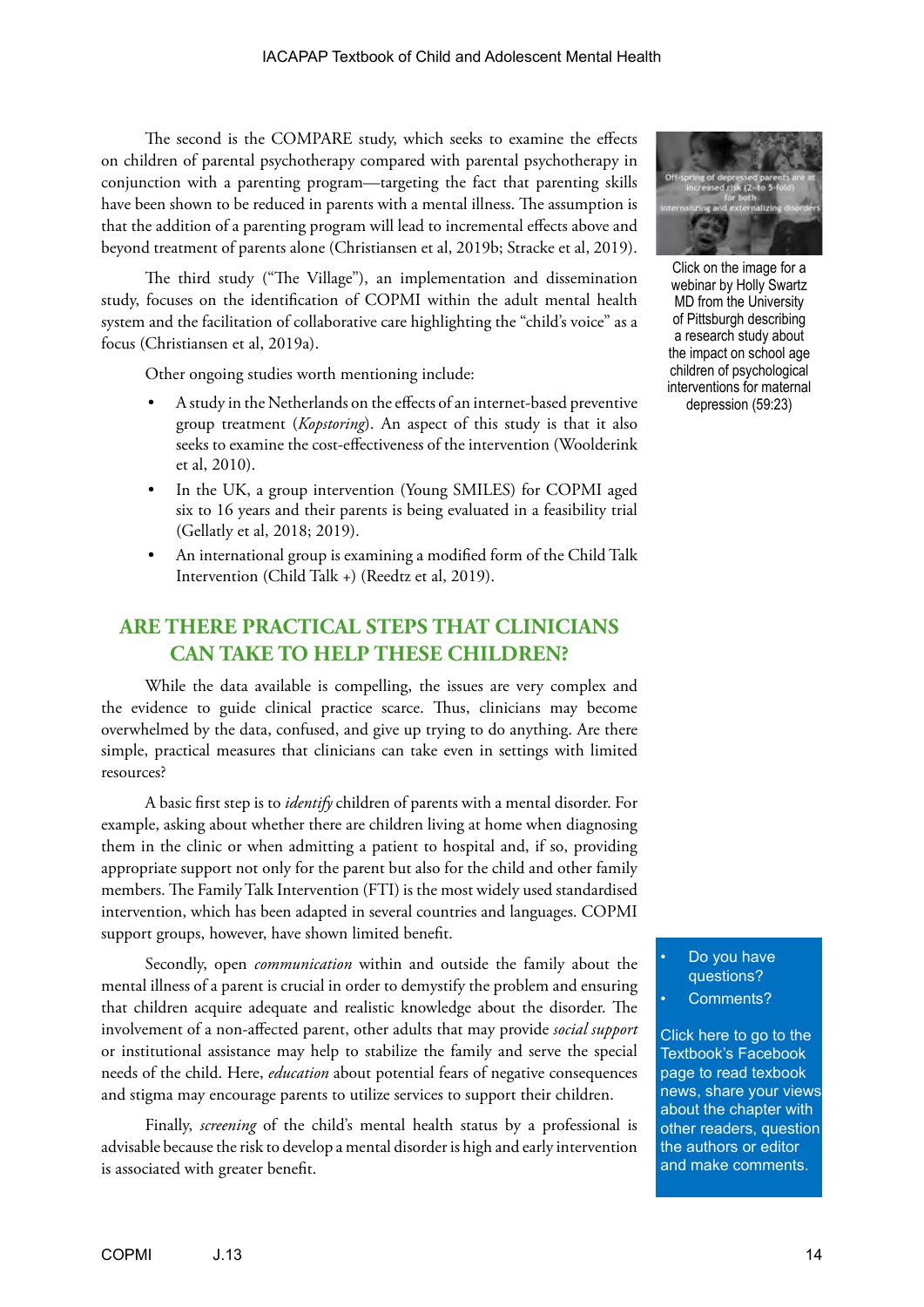There is currently a focus on new ways of establishing collaborative care (e.g., by involving other health professionals, education and welfare staff), essential when dealing with these complex, multi-system issues. In this line, detecting and treating anxious and depressed mothers in paediatric and primary care settings and not just in specialist mental health services—is essential since these are eminently treatable conditions and their improvement is likely to reduce morbidity in the children in the sort and long term.

# **REFERENCES**

- Abela J, Skitch SA, Auerbach RP et al (2005). The impact of parental borderline personality disorder on vulnerability to depression in children of affectively ill parents. *Journal of Personality Disorders* 19:68–83. <http://doi.org/10.1521/pedi.19.1.68.62177>
- Barnow S, Aldinger M, Arens EA et al (2013). Maternal transmission of borderline personality disorder symptoms in the community-based Greifswald Family Study. *Journal of Personality Disorders* 27:806–819. [http://doi.org/10.1521/pedi\\_2012\\_26\\_058](http://doi.org/10.1521/pedi_2012_26_058)
- Beardslee WR, Röhrle B (2009). *Hoffnung, Sinn und Kontinuität: Ein Programm für Familien depressiv erkrankter Eltern.* Tübingen: Dgvt-Verlag.
- Beardslee WR, Gladstone TRG, O'Connor EE (2011). transmission and prevention of mood disorders among children of affectively ill parents: a review. *Journal of the American Academy of Child & Adolescent Pyschiatry* 50:1098–1109. [http://doi.](http://doi.org/10.1016/j.jaac.2011.07.020) [org/10.1016/j.jaac.2011.07.020](http://doi.org/10.1016/j.jaac.2011.07.020)
- Beardslee WR, Salt P, Versage EM et al (1997a). Sustained change in parents receiving preventive interventions for families with depression. *American Journal of Psychiatry* 154:510–515. <http://doi.org/10.1176/ajp.154.4.510>
- Beardslee WR, Wright EJ, Salt P et al (1997b). Examination of children's responses to two preventive intervention strategies over time. *Journal of the American Academy of Child & Adolescent Psychiatry* 36:196–204. [http://doi.](http://doi.org/10.1097/00004583-199702000-00010) [org/10.1097/00004583-199702000-00010](http://doi.org/10.1097/00004583-199702000-00010)
- Bee P, Bower P, Byford S et al (2014). The clinical effectiveness, cost-effectiveness and acceptability of community-based interventions aimed at improving or maintaining quality of life in children of parents with serious mental illness: A systematic review. *Health Technology Assessment* 18:1–280.
- Berg L, Bäck K, Vinnerljung B et al (2016). Parental alcohol-related disorders and school performance in 16-year-olds-a Swedish national cohort study. *Addiction* 11:1795–1803. [http://doi.](http://doi.org/10.1111/add.13454) [org/10.1111/add.13454](http://doi.org/10.1111/add.13454)
- Bruder-Costello B, Warner V, Talati A et al (2007). Temperament among offspring at high and low risk for depression. *Psychiatry Research* 153:145–151. [http://doi.org/10.1016/j.](http://doi.org/10.1016/j.psychres.2007.02.013) [psychres.2007.02.013](http://doi.org/10.1016/j.psychres.2007.02.013)
- Christiansen H, Bauer A, Fatima B et al (2019a). Improving identification and child-focused collaborative care for children of parents with a mental illness in Tyrol, Austria. *Frontiers in Psychiatry* 10:1–13. [http://doi.org/10.3389/](http://doi.org/10.3389/fpsyt.2019.00233) [fpsyt.2019.00233](http://doi.org/10.3389/fpsyt.2019.00233)
- Christiansen H, Reck C, Zietlow A-L et al. (2019b). Children of mentally iii parents at risk evaluation (COMPARE): Design and methods of a randomized controlled multicenter study—Part I. *Frontiers in Psychiatry* 10:655–12. [http://doi.](http://doi.org/10.3389/fpsyt.2019.00128) [org/10.3389/fpsyt.2019.00128](http://doi.org/10.3389/fpsyt.2019.00128)
- Christoffersen MN, Soothill K (2003). The long-term consequences of parental alcohol abuse: a cohort study of children in Denmark. *Journal of Substance Abuse Treatment* 25:107–116. [http://](http://doi.org/10.1016/S0740-5472(03)00116-8) [doi.org/10.1016/S0740-5472\(03\)00116-8](http://doi.org/10.1016/S0740-5472(03)00116-8)
- Cicchetti D, Rogosch FA, Toth SL (1998). Maternal depressive disorder and contextual risk: Contributions to the development of attachment insecurity and behavior problems in toddlerhood. *Development and Psychopathology* 10:283–300.

Collishaw S, Hammerton G, Mahedy L et al (2016). Mental health resilience in the adolescent offspring of parents with depression: a prospective longitudinal study. *Lancet Psychiatry* 3:49-57. [http://doi.org/10.1016/S2215-](http://doi.org/10.1016/S2215-0366(15)00358-2) [0366\(15\)00358-2](http://doi.org/10.1016/S2215-0366(15)00358-2)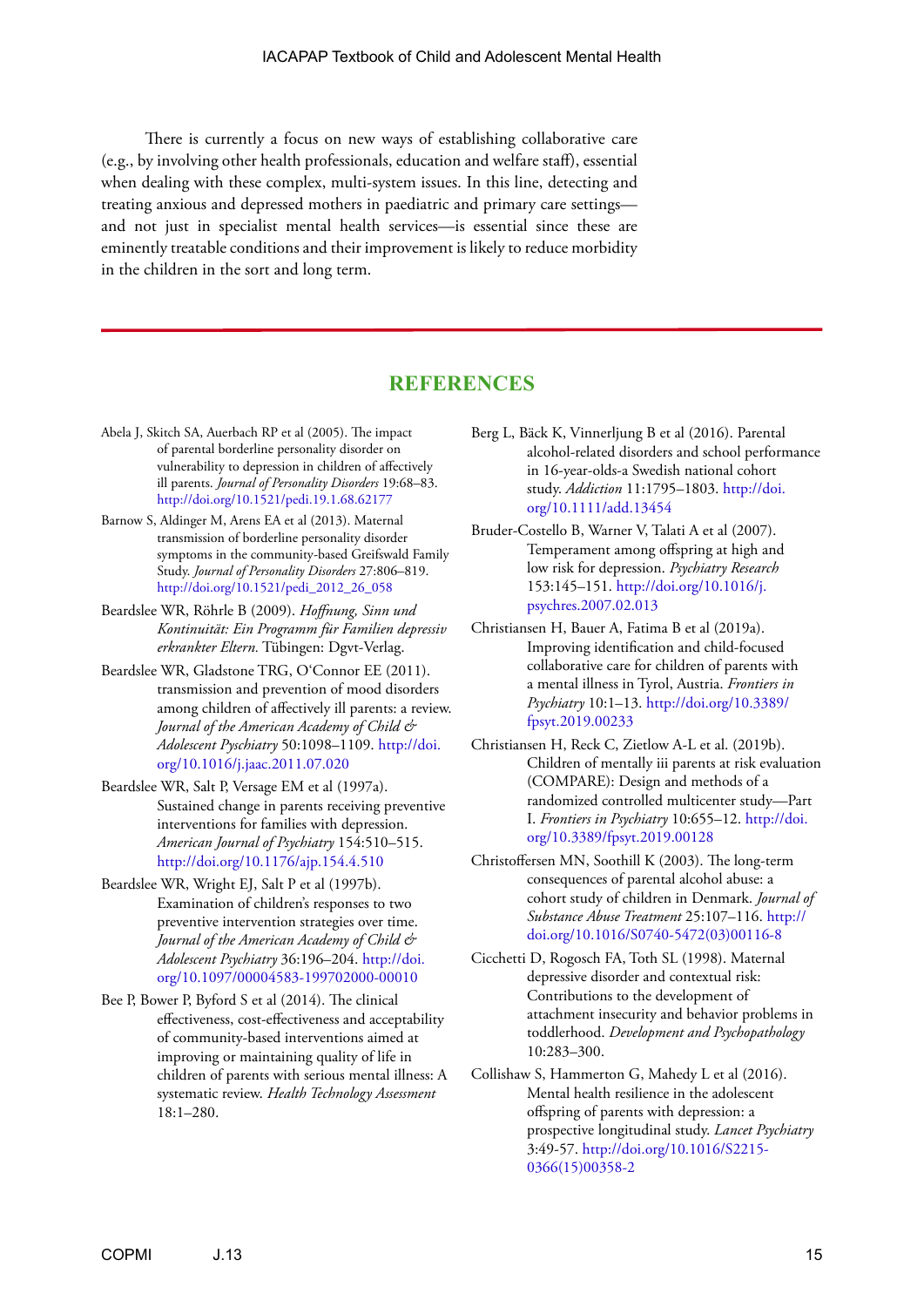- Cree VE (2003). Worries and problems of young carers: Issues for mental health. *Child & Family Social Work* 8:301–309. [http://doi.org/10.1046/j.1365-](http://doi.org/10.1046/j.1365-2206.2003.00292.x) [2206.2003.00292.x](http://doi.org/10.1046/j.1365-2206.2003.00292.x)
- Crosby Budinger M, Drazdowski TK, Ginsburg GS (2012). Anxiety-promoting parenting behaviors: A comparison of anxious parents with and without social anxiety disorder. *Child Psychiatry & Human Development* 44:412–418. [http://doi.org/10.1007/s10578-012-](http://doi.org/10.1007/s10578-012-0335-9) [0335-9](http://doi.org/10.1007/s10578-012-0335-9)
- Cuijpers P, Weitz E, Karyotaki E et al (2014). The effects of psychological treatment of maternal depression on children and parental functioning: A meta-analysis. *European Child & Adolescent Psychiatry* 24:237–245. <http://doi.org/10.1007/s00787-014-0660-6>
- Dean K, Stevens H, Mortensen PB et al (2010). Full spectrum of psychiatric outcomes among offspring with parental history of mental disorder. *Archives of General Psychiatry* 67:822–829. [http://doi.org/10.1001/](http://doi.org/10.1001/archgenpsychiatry.2010.86) [archgenpsychiatry.2010.86](http://doi.org/10.1001/archgenpsychiatry.2010.86)
- Eyden J, Winsper C, Wolke D et al (2016). A systematic review of the parenting and outcomes experienced by offspring of mothers with borderline personality pathology: Potential mechanisms and clinical implications. *Clinical Psychology Review* 47:85–105. [http://doi.](http://doi.org/10.1016/j.cpr.2016.04.002) [org/10.1016/j.cpr.2016.04.002](http://doi.org/10.1016/j.cpr.2016.04.002)
- Flouri E, Ruddy A, Midouhas E (2017). Maternal depression and trajectories of child internalizing and externalizing problems: the roles of child decision making and working memory. *Psychological Medicine* 47:1138–1148. [http://doi.](http://doi.org/10.1017/S0033291716003226) [org/10.1017/S0033291716003226](http://doi.org/10.1017/S0033291716003226)
- Frick PJ, Lahey BB, Loeber R et al (1992). Familial risk factors to oppositional defiant disorder and conduct disorder: Parental psychopathology and maternal parenting. *Journal of Consulting and Clinical Psychology* 60:49–55.
- Gellatly J, Bee P, Gega L et al (2018). A community-based intervention (Young SMILES) to improve the health-related quality of life of children and young people of parents with serious mental illness: Randomised feasibility protocol. *Trials* 19, 550. [http://doi.org/10.1186/s13063-018-](http://doi.org/10.1186/s13063-018-2935-6) [2935-6](http://doi.org/10.1186/s13063-018-2935-6)
- Gellatly J, Bee P, Kolade A et al. (2019). Developing an intervention to improve the health related quality of life in children and young people with serious parental mental illness. *Frontiers in Psychiatry* 10:401–412. [http://doi.org/10.3389/](http://doi.org/10.3389/fpsyt.2019.00155) [fpsyt.2019.00155](http://doi.org/10.3389/fpsyt.2019.00155)
- Giallo R, Bahreinian S, Brown S et al (2015). Maternal depressive symptoms across early childhood and asthma in school children: Findings from a longitudinal Australian population-based study. *PLoS ONE* 10 (3), e0121459–12. [http://doi.](http://doi.org/10.1371/journal.pone.0121459) [org/10.1371/journal.pone.0121459](http://doi.org/10.1371/journal.pone.0121459)
- Goodday S, Levy A, Flowerdew G et al (2018). Early exposure to parental bipolar disorder and risk of mood disorder: The Flourish Canadian prospective offspring cohort study. *Early Intervention Psychiatry* 12:160-168. [http://](http://doi.org/10.1111/eip.12291) [doi.org/10.1111/eip.12291](http://doi.org/10.1111/eip.12291)
- Goodman SH, Gotlib IH (1999). Risk for psychopathology in the children of depressed mothers: a developmental model for understanding mechanisms of transmission. *Psychological Review* 106:458–490.
- Goodman SH, Rouse MH, Connell AM et al (2011). Maternal depression and child psychopathology: A metaanalytic review. *Clinical Child and Family Psychology Review* 14:1–27. [http://doi.org/10.1007/s10567-010-](http://doi.org/10.1007/s10567-010-0080-1) [0080-1](http://doi.org/10.1007/s10567-010-0080-1)
- Grawe K (2007). *Neuropsychotherapy: How the Neurosciences Inform Effective Psychotherapy*. New York: Psychology Press.
- Hameed MA, Lewis AJ (2016). Offspring of parents with schizophrenia. *Harvard Review of Psychiatry* 24:104–117. [http://doi.org/10.1097/](http://doi.org/10.1097/HRP.0000000000000076) [HRP.0000000000000076](http://doi.org/10.1097/HRP.0000000000000076)
- Hosman CMH, van Doesum KTM, van Santvoort F (2014). Prevention of emotional problems and psychiatric risks in children of parents with a mental illness in the Netherlands: I. The scientific basis to a comprehensive approach. *Australian E-Journal for the Advancement of Mental Health* 8:250–263. [http://doi.org/10.5172/](http://doi.org/10.5172/jamh.8.3.250) [jamh.8.3.250](http://doi.org/10.5172/jamh.8.3.250)
- Johnson SE (2018). Prevalence of mental disorders among children and adolescents of parents with self-reported mental health problems. *Community Mental Health Journal* 54:884–897. [http://doi.org/10.1007/s10597-](http://doi.org/10.1007/s10597-017-0217-5) [017-0217-5](http://doi.org/10.1007/s10597-017-0217-5)
- Kersten-Alvarez LE, Hosman CMH, Riksen-Walraven JM et al (2010). Long-term effects of a home-visiting intervention for depressed mothers and their infants. *Journal of Child Psychology and Psychiatry* 51:1160–1170. [http://doi.org/10.1111/j.1469-](http://doi.org/10.1111/j.1469-7610.2010.02268.x) [7610.2010.02268.x](http://doi.org/10.1111/j.1469-7610.2010.02268.x)
- Kersten-Alvarez LE, Hosman CMH, Riksen-Walraven JM et al (2011). Which preventive interventions effectively enhance depressed mothers' sensitivity? A metaanalysis. *Infant Mental Health Journal* 32:362–376. <http://doi.org/10.1002/imhj.20301>
- Keskinen E, Miettunen J, Koivumaa-Honkanen H et al (2013). Interaction between parental psychosis and risk factors during pregnancy and birth for schizophrenia - the Northern Finland 1966 Birth Cohort study. *Schizophrenia Research* 145:56-62. [http://doi.](http://doi.org/10.1016/j.schres.2012.12.033) [org/10.1016/j.schres.2012.12.033](http://doi.org/10.1016/j.schres.2012.12.033)
- Lapalme M, Hodgins S, LaRoche C (1997). Children of parents with bipolar disorder: a metanalysis of risk for mental disorders. *Canadian Journal of Psychiatry* 42:623–631.
- Lauritzen C, Reedtz C, Van Doesum K et al (2014). Factors that may facilitate or hinder a family-focus in the treatment of parents with a mental illness. *Journal of Child and Family Studies* 24:864–871. [http://doi.org/10.1007/](http://doi.org/10.1007/s10826-013-9895-y) [s10826-013-9895-y](http://doi.org/10.1007/s10826-013-9895-y)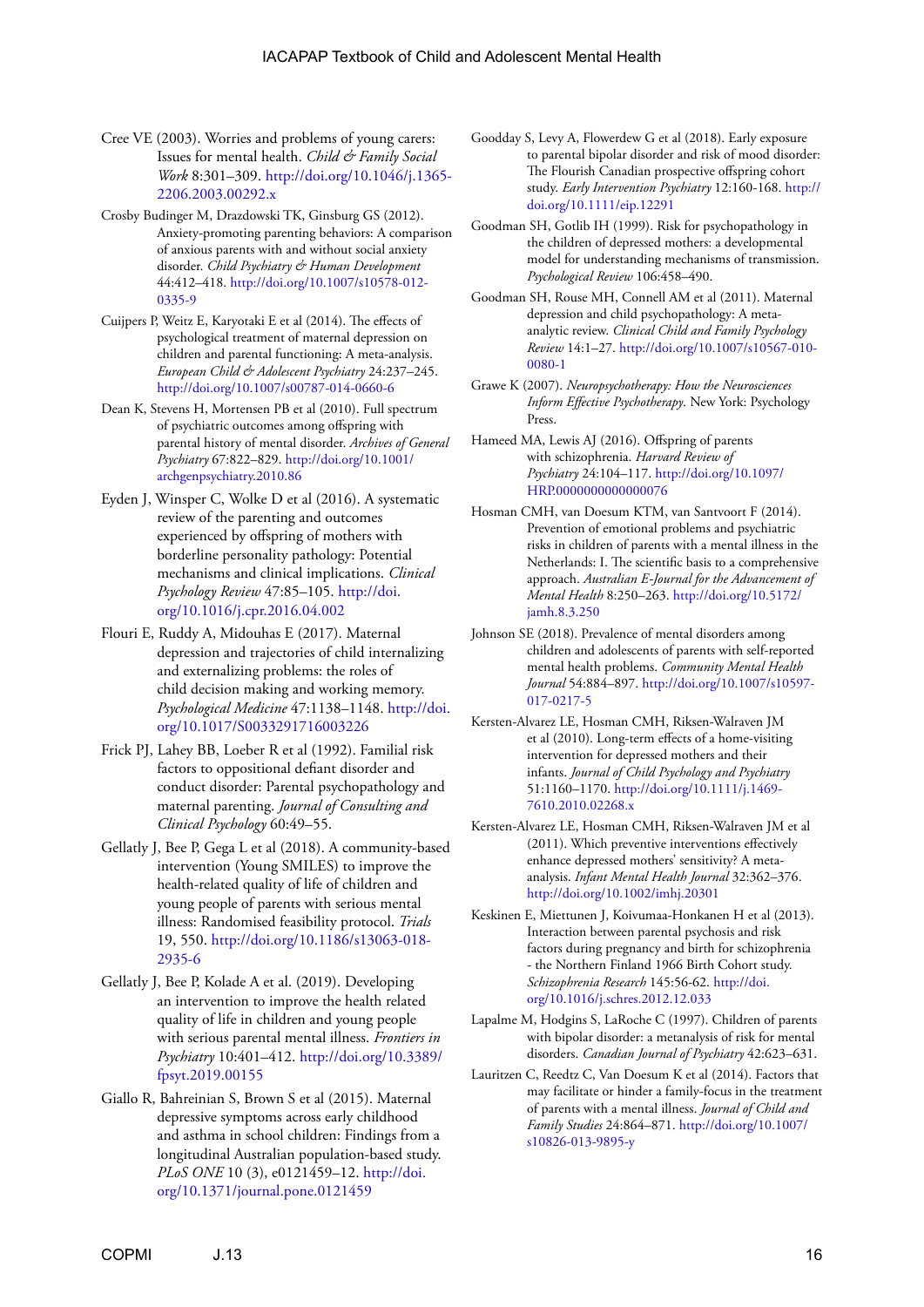- Lawrence PJ, Murayama K, Creswell C (2019). Systematic review and meta-analysis: anxiety and depressive disorders in offspring of parents with anxiety disorders. *Journal of the American Academy of Child & Adolescent Psychiatry 58:*46–60. [http://doi.org/10.1016/j.](http://doi.org/10.1016/j.jaac.2018.07.898) [jaac.2018.07.898](http://doi.org/10.1016/j.jaac.2018.07.898)
- Lee LC, Halpern CT, Hertz-Picciotto I et al (2006). Child care and social support modify the association between maternal depressive symptoms and early childhood behaviour problems: A US national study. *Journal of Epidemiology and Community Health* 60:305–310. <http://doi.org/10.1136/jech.2005.040956>
- Leijdesdorff S, van Doesum K, Popma A et al (2017). Prevalence of psychopathology in children of parents with mental illness and/or addiction. *Current Opinion in Psychiatry* 30:312–317. [http://doi.org/10.1097/](http://doi.org/10.1097/YCO.0000000000000341) [YCO.0000000000000341](http://doi.org/10.1097/YCO.0000000000000341)
- Letourneau NL, Kozyrskyj AL, Cosic N et al (2017). Maternal sensitivity and social support protect against childhood atopic dermatitis. *Allergy, Asthma & Clinical Immunology* 13, 26. [http://doi.org/10.1186/s13223-](http://doi.org/10.1186/s13223-017-0199-4) [017-0199-4](http://doi.org/10.1186/s13223-017-0199-4)
- Loon LMA, Ven MOM, Doesum KTM et al (2015). Factors promoting mental health of adolescents who have a parent with mental illness: A longitudinal study. *Child & Youth Care Forum* 1–23. [http://doi.org/10.1007/](http://doi.org/10.1007/s10566-015-9304-3) [s10566-015-9304-3](http://doi.org/10.1007/s10566-015-9304-3)
- Luciano A, Nicholson J, Meara E (2014). The economic status of parents with serious mental illness in the United States. *Psychiatric Rehabilitation Journal* 37:242–250. <http://doi.org/10.1037/prj0000087>
- McLaughlin KA, Gadermann AM, Hwang I et al (2018). Parent psychopathology and offspring mental disorders: Results from the WHO World Mental Health Surveys. *The British Journal of Psychiatry* 200:290–299. [http://](http://doi.org/10.1192/bjp.bp.111.101253) [doi.org/10.1192/bjp.bp.111.101253](http://doi.org/10.1192/bjp.bp.111.101253)
- Mechling BM (2011). The experiences of youth serving as caregivers for mentally ill parents. *Journal of Psychosocial Nursing and Mental Health Services* 1–7. <http://doi.org/10.3928/02793695-20110201-01>
- Minuchin S, Montalvo B, Guerney B et al (1967). *Families of the Slums*. New York, NY: Basic Books.
- Ola B, Suren R, Ani C (2015). Depressive symptoms among children whose parents have serious mental illness: Association with children's threat-related beliefs about mental illness. *South African Journal of Psychiatry* 21:74–75.<http://doi.org/10.7196/SAJP.8253>
- Paravesh N, Mazhari S, Nazari-Noghabi M (2015). Frequency of psychiatric disorders in children of opioid or methamphetamine–Dependent patients. *Addiction & Health* 7:140–148.
- Petfield L, Startup H, Droscher H et al (2015). Parenting in mothers with borderline personality disorder and impact on child outcomes. *Evidence-Based Mental Health* 18:67–75. [http://doi.org/10.1136/eb-2015-](http://doi.org/10.1136/eb-2015-102163) [102163](http://doi.org/10.1136/eb-2015-102163)
- Pfeiffenberger AS, D'Souza AJ, Huthwaite MA et al (2014). The well-being of children of parents with a mental illness: The responsiveness of crisis mental health services in Wellington, New Zealand. *Child & Family Social Work* 21:600–607. <http://doi.org/10.1111/cfs.12186>
- Pihkala H, Sandlund M, Cederström A (2011). Children in Beeardslee's family intervention: Relieved by understanding of parental mental illness. *International Journal of Social Psychiatry* 58:623–628. [http://doi.](http://doi.org/10.1177/0020764011419055) [org/10.1177/0020764011419055](http://doi.org/10.1177/0020764011419055)
- Potter R, Mars B, Eyre O et al (2012). Missed opportunities: Mental disorder in children of parents with depression. *British Journal of General Practice* 62:487–493. [http://](http://doi.org/10.3399/bjgp12X652355) [doi.org/10.3399/bjgp12X652355](http://doi.org/10.3399/bjgp12X652355)
- Punamäki R-L, Paavonen J, Toikka S et al (2013). Effectiveness of preventive family intervention in improving cognitive attributions among children of depressed parents: A randomized study. *Journal of Family Psychology* 27:683–690. [http://doi.org/10.1037/](http://doi.org/10.1037/a0033466) [a0033466](http://doi.org/10.1037/a0033466)
- Ranning A, Laursen T, Agerbo E et al (2018). School performance from primary education in the adolescent offspring of parents with schizophrenia and bipolar disorder– a national, register-based study. *Psychological Medicine* 48:1993–2000. [http://doi.org/10.1017/](http://doi.org/10.1017/S0033291717003518) [S0033291717003518](http://doi.org/10.1017/S0033291717003518)
- Rasic D, Hajek T, Alda M et al (2014). Risk of mental illness in offspring of parents with schizophrenia, bipolar disorder, and major depressive disorder: A metaanalysis of family high-risk studies. *Schizophrenia Bulletin* 40:28–38. [http://doi.org/10.1093/schbul/](http://doi.org/10.1093/schbul/sbt114) [sbt114](http://doi.org/10.1093/schbul/sbt114)
- Reedtz C, Van Doesum K, Signorini G et al (2019). Promotion of wellbeing for children of parents with mental illness: A model protocol for research and intervention. *Frontiers in Psychiatry* 10:8–10. [http://](http://doi.org/10.3389/fpsyt.2019.00606) [doi.org/10.3389/fpsyt.2019.00606](http://doi.org/10.3389/fpsyt.2019.00606)
- Reupert AE, Maybery DJ, Kowalenko NM (2013). Children whose parents have a mental illness: prevalence, need and treatment. *Medical Journal of Australia* 199: S7- S9. doi: 10.5694/mja11.11200
- Royal College of Psychiatrists. *Parental Mental Illness: The Impact on Children and Adolescents: Information for Parents, Carers and Anyone Who Works with Young People*. http://[www.rcpsych.ac.uk/healthadvice/](http://www.rcpsych.ac.uk/healthadvice/parentsandyouthinfo/) [parentsandyouthinfo/](http://www.rcpsych.ac.uk/healthadvice/parentsandyouthinfo/)
- Santvoort F, Hosman CMH, Janssens JMAM et al (2015). The impact of various parental mental disorders on children's diagnoses: A systematic review. *Clinical Child and Family Psychology Review* 18:281–299. <http://doi.org/10.1007/s10567-015-0191-9>
- Schneider S, In-Albon T, Nuendel B et al (2013). Parental panic treatment reduces children's long-term psychopathology: A prospective longitudinal study. *Psychotherapy and Psychosomatics* 82:346–348. [http://](http://doi.org/10.1159/000350448) [doi.org/10.1159/000350448](http://doi.org/10.1159/000350448)